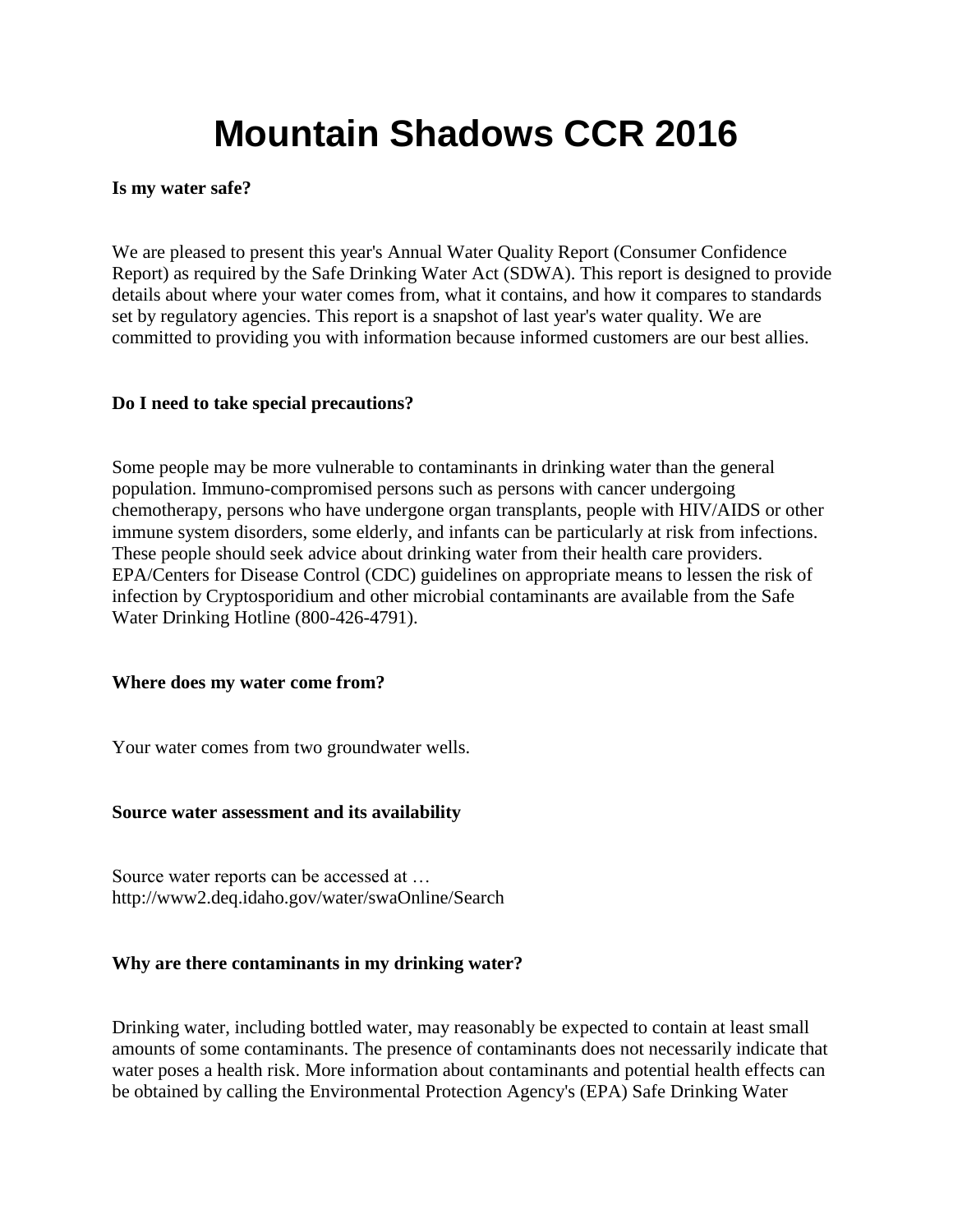Hotline (800-426-4791). The sources of drinking water (both tap water and bottled water) include rivers, lakes, streams, ponds, reservoirs, springs, and wells. As water travels over the surface of the land or through the ground, it dissolves naturally occurring minerals and, in some cases, radioactive material, and can pick up substances resulting from the presence of animals or from human activity:

microbial contaminants, such as viruses and bacteria, that may come from sewage treatment plants, septic systems, agricultural livestock operations, and wildlife; inorganic contaminants, such as salts and metals, which can be naturally occurring or result from urban stormwater runoff, industrial, or domestic wastewater discharges, oil and gas production, mining, or farming; pesticides and herbicides, which may come from a variety of sources such as agriculture, urban stormwater runoff, and residential uses; organic Chemical Contaminants, including synthetic and volatile organic chemicals, which are by-products of industrial processes and petroleum production, and can also come from gas stations, urban stormwater runoff, and septic systems; and radioactive contaminants, which can be naturally occurring or be the result of oil and gas production and mining activities. In order to ensure that tap water is safe to drink, EPA prescribes regulations that limit the amount of certain contaminants in water provided by public water systems. Food and Drug Administration (FDA) regulations establish limits for contaminants in bottled water which must provide the same protection for public health.

#### **How can I get involved?**

If you see any suspicious leaks or standing water please report immediately to a board member.

#### **Cross Connection Control Survey**

The purpose of this survey is to determine whether a cross-connection may exist at your home or business. A cross connection is an unprotected or improper connection to a public water distribution system that may cause contamination or pollution to enter the system. We are responsible for enforcing cross-connection control regulations and insuring that no contaminants can, under any flow conditions, enter the distribution system. If you have any of the devices listed below please contact us so that we can discuss the issue, and if needed, survey your connection and assist you in isolating it if that is necessary.

- Boiler/ Radiant heater (water heaters not included)
- Underground lawn sprinkler system
- Pool or hot tub (whirlpool tubs not included)
- $\bullet$  Additional source(s) of water on the property
- Decorative pond
- Watering trough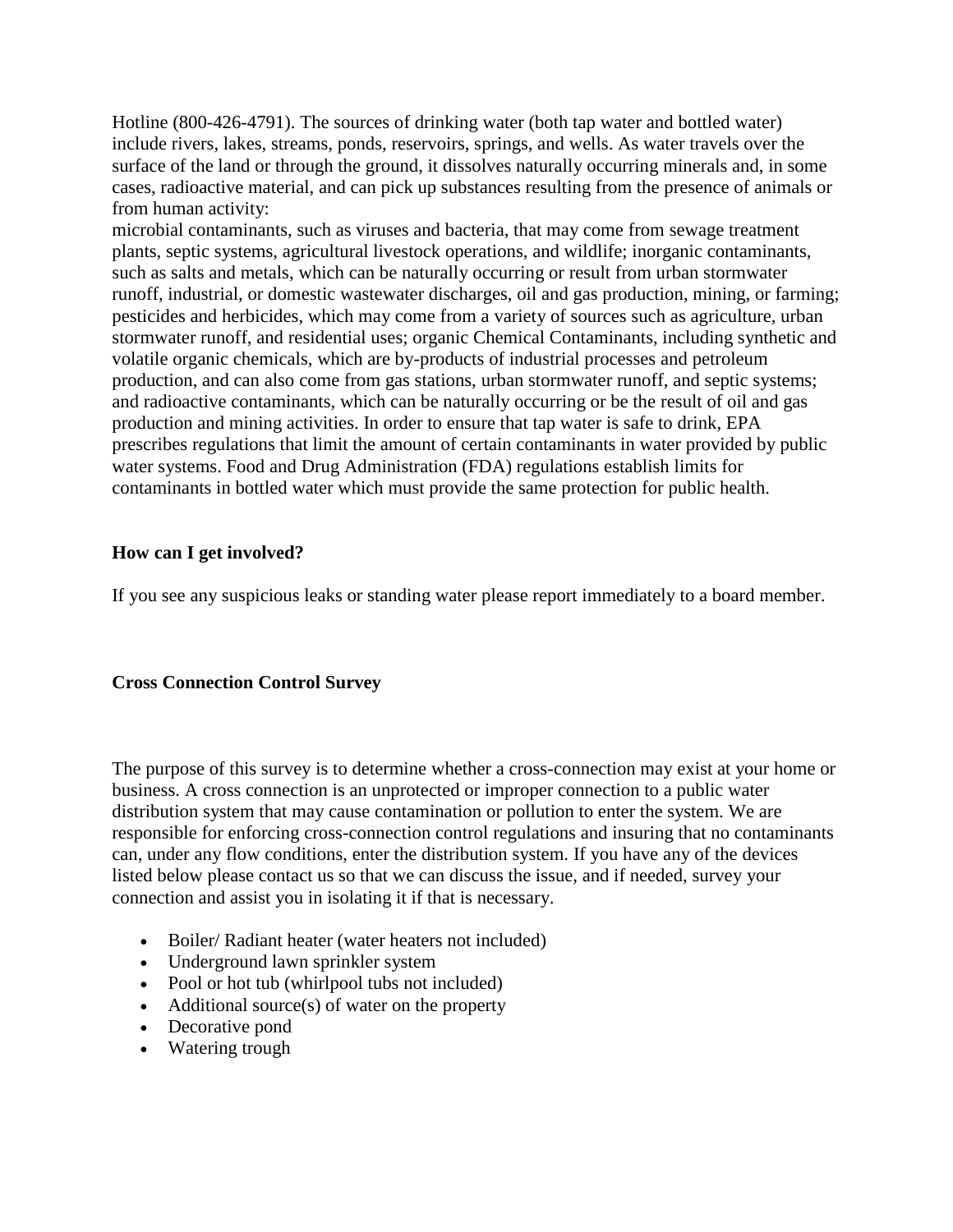#### **Source Water Protection Tips**

Protection of drinking water is everyone's responsibility. You can help protect your community's drinking water source in several ways:

- Eliminate excess use of lawn and garden fertilizers and pesticides they contain hazardous chemicals that can reach your drinking water source.
- Pick up after your pets.
- If you have your own septic system, properly maintain your system to reduce leaching to water sources or consider connecting to a public water system.
- Dispose of chemicals properly; take used motor oil to a recycling center.
- Volunteer in your community. Find a watershed or wellhead protection organization in your community and volunteer to help. If there are no active groups, consider starting one. Use EPA's Adopt Your Watershed to locate groups in your community, or visit the Watershed Information Network's How to Start a Watershed Team.
- Organize a storm drain stenciling project with your local government or water supplier. Stencil a message next to the street drain reminding people "Dump No Waste - Drains to River" or "Protect Your Water." Produce and distribute a flyer for households to remind residents that storm drains dump directly into your local water body.

#### **Additional Information for Lead**

If present, elevated levels of lead can cause serious health problems, especially for pregnant women and young children. Lead in drinking water is primarily from materials and components associated with service lines and home plumbing. Mountain Shadows, LLC is responsible for providing high quality drinking water, but cannot control the variety of materials used in plumbing components. When your water has been sitting for several hours, you can minimize the potential for lead exposure by flushing your tap for 30 seconds to 2 minutes before using water for drinking or cooking. If you are concerned about lead in your water, you may wish to have your water tested. Information on lead in drinking water, testing methods, and steps you can take to minimize exposure is available from the Safe Drinking Water Hotline or at http://www.epa.gov/safewater/lead.

#### **Additional Information for Arsenic**

While your drinking water meets EPA's standard for arsenic, it does contain low levels of arsenic. EPA's standard balances the current understanding of arsenic's possible health effects against the costs of removing arsenic from drinking water. EPA continues to research the health effects of low levels of arsenic which is a mineral known to cause cancer in humans at high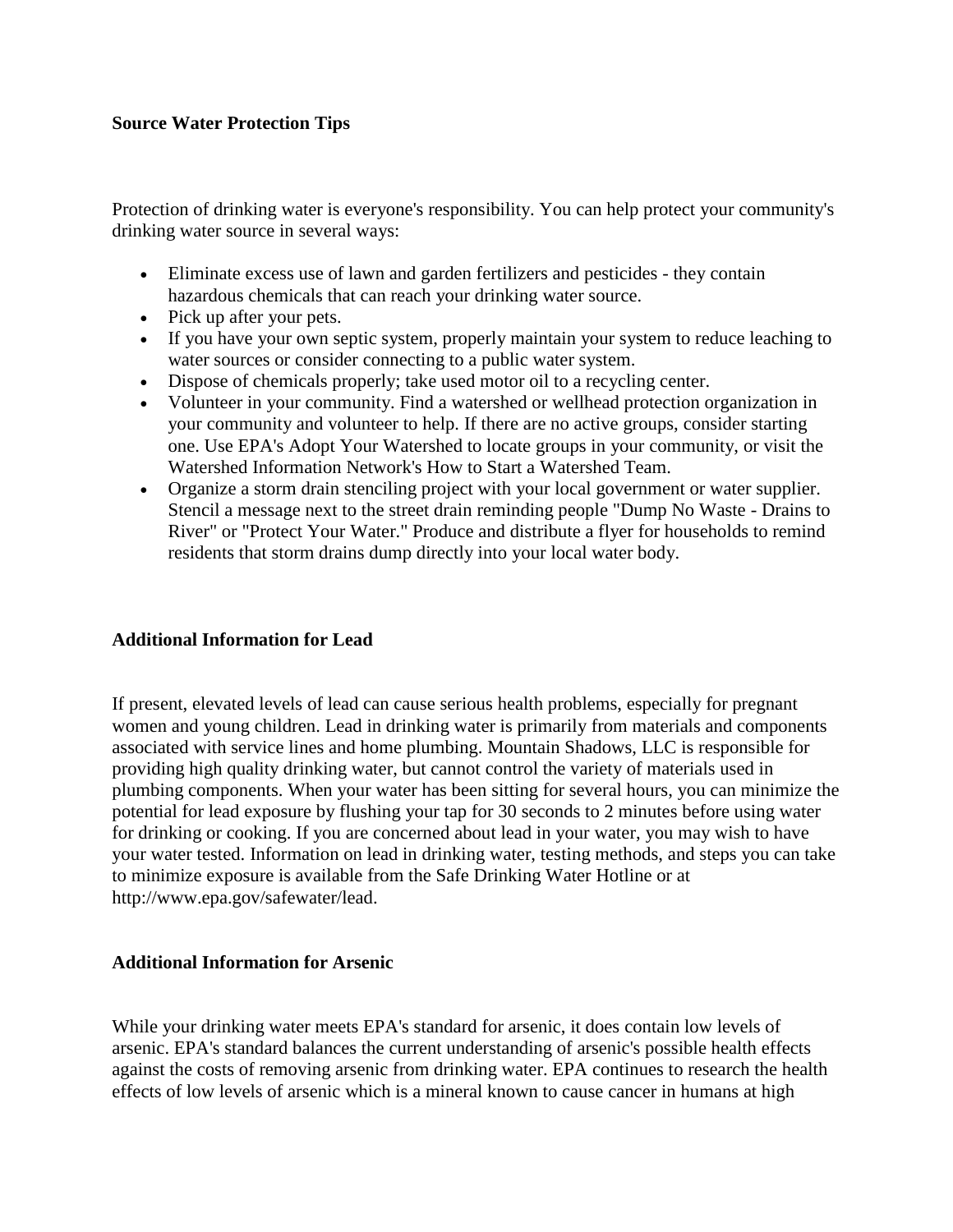concentrations and is linked to other health effects such as skin damage and circulatory problems.

### **Water Quality Data Table**

In order to ensure that tap water is safe to drink, EPA prescribes regulations which limit the amount of contaminants in water provided by public water systems. The table below lists all of the drinking water contaminants that we detected during the calendar year of this report. Although many more contaminants were tested, only those substances listed below were found in your water. All sources of drinking water contain some naturally occurring contaminants. At low levels, these substances are generally not harmful in our drinking water. Removing all contaminants would be extremely expensive, and in most cases, would not provide increased protection of public health. A few naturally occurring minerals may actually improve the taste of drinking water and have nutritional value at low levels. Unless otherwise noted, the data presented in this table is from testing done in the calendar year of the report. The EPA or the State requires us to monitor for certain contaminants less than once per year because the concentrations of these contaminants do not vary significantly from year to year, or the system is not considered vulnerable to this type of contamination. As such, some of our data, though representative, may be more than one year old. In this table you will find terms and abbreviations that might not be familiar to you. To help you better understand these terms, we have provided the definitions below the table.

|                                                 |                                               |                |     | <b>Detect</b>                            |                    | Range       |                                     |  |                      |  |                                                                                                                                    |
|-------------------------------------------------|-----------------------------------------------|----------------|-----|------------------------------------------|--------------------|-------------|-------------------------------------|--|----------------------|--|------------------------------------------------------------------------------------------------------------------------------------|
| <b>Contaminants</b>                             | <b>MCLG</b><br><b>or</b><br><b>MRDLG MRDL</b> | MCL,<br>TT, or |     | In<br>Your<br><b>Water  Low   High  </b> |                    |             | <b>Sample</b><br>Date               |  | <b>Violation</b>     |  | <b>Typical Source</b>                                                                                                              |
| <b>Inorganic Contaminants</b>                   |                                               |                |     |                                          |                    |             |                                     |  |                      |  |                                                                                                                                    |
| Fluoride (ppm)                                  | 4                                             | 4              |     | .11                                      | <b>NA</b>          | <b>NA</b>   | 2016                                |  | N <sub>o</sub>       |  | Erosion of natural deposits; Water<br>additive which promotes strong<br>teeth; Discharge from fertilizer and<br>aluminum factories |
| Sodium<br>(optional) (ppm)                      | <b>NA</b>                                     |                |     | 10.3                                     | <b>NA</b>          | <b>NA</b>   | 2016                                |  | No                   |  | Erosion of natural deposits;<br>Leaching                                                                                           |
| <b>Contaminants</b>                             |                                               | MCLG AL Water  |     |                                          | <b>Your Sample</b> | <b>Date</b> | # Samples<br><b>Exceeding</b><br>AL |  | <b>Exceeds</b><br>AL |  | <b>Typical Source</b>                                                                                                              |
| <b>Inorganic Contaminants</b>                   |                                               |                |     |                                          |                    |             |                                     |  |                      |  |                                                                                                                                    |
| Copper - action level at<br>consumer taps (ppm) |                                               | 1.3            | 1.3 | .215                                     | 2016               |             | $\Omega$                            |  | N <sub>0</sub>       |  | Corrosion of household<br>plumbing systems; Erosion of<br>natural deposits                                                         |
| <b>Inorganic Contaminants</b>                   |                                               |                |     |                                          |                    |             |                                     |  |                      |  |                                                                                                                                    |
| Lead - action level at<br>consumer taps (ppb)   |                                               | $\theta$       | 15  | $\Omega$                                 |                    | 2016        | $\theta$                            |  | No                   |  | Corrosion of household<br>plumbing systems; Erosion of                                                                             |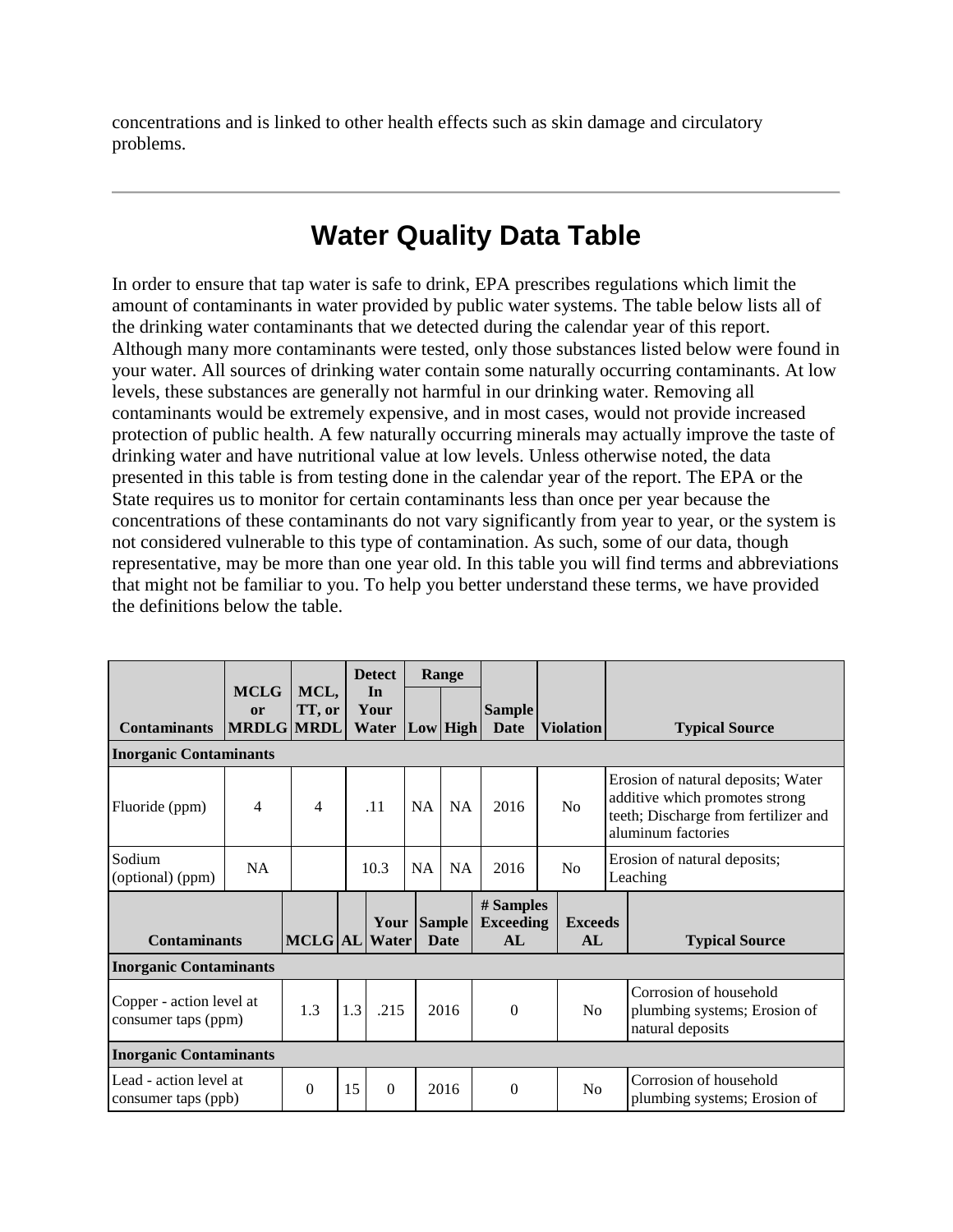| Contaminants | MCLG AL Water Date |  | # Samples<br>Your Sample Exceeding Exceeds<br>AL | AL | <b>Typical Source</b> |
|--------------|--------------------|--|--------------------------------------------------|----|-----------------------|
|              |                    |  |                                                  |    | natural deposits      |

## **Undetected Contaminants**

The following contaminants were monitored for, but not detected, in your water.

| <b>Contaminants</b>                     | <b>MCLG</b><br>or | MCL,<br>TT, or | Your      | MRDLG MRDL Water Violation | <b>Typical Source</b>                                                                                                                     |
|-----------------------------------------|-------------------|----------------|-----------|----------------------------|-------------------------------------------------------------------------------------------------------------------------------------------|
| Antimony (ppb)                          | 6                 | 6              | ND        | N <sub>0</sub>             | Discharge from petroleum refineries; fire retardants;<br>ceramics; electronics; solder; test addition.                                    |
| Arsenic (ppb)                           | $\Omega$          | 10             | ND        | N <sub>0</sub>             | Erosion of natural deposits; Runoff from orchards;<br>Runoff from glass and electronics production wastes                                 |
| Barium (ppm)                            | 2                 | $\overline{2}$ | ND        | N <sub>0</sub>             | Discharge of drilling wastes; Discharge from metal<br>refineries; Erosion of natural deposits                                             |
| Beryllium (ppb)                         | 4                 | $\overline{4}$ | ND        | N <sub>0</sub>             | Discharge from metal refineries and coal-burning<br>factories; Discharge from electrical, aerospace, and<br>defense industries            |
| Cadmium (ppb)                           | 5                 | 5              | ND        | N <sub>0</sub>             | Corrosion of galvanized pipes; Erosion of natural<br>deposits; Discharge from metal refineries; runoff<br>from waste batteries and paints |
| Chromium (ppb)                          | 100               | 100            | ND        | N <sub>0</sub>             | Discharge from steel and pulp mills; Erosion of<br>natural deposits                                                                       |
| Mercury [Inorganic]<br>(ppb)            | $\overline{c}$    | $\overline{c}$ | <b>ND</b> | N <sub>o</sub>             | Erosion of natural deposits; Discharge from refineries<br>and factories; Runoff from landfills; Runoff from<br>cropland                   |
| Nitrate [measured as<br>Nitrogen] (ppm) | 10                | 10             | <b>ND</b> | N <sub>0</sub>             | Runoff from fertilizer use; Leaching from septic<br>tanks, sewage; Erosion of natural deposits                                            |
| Selenium (ppb)                          | 50                | 50             | <b>ND</b> | No                         | Discharge from petroleum and metal refineries;<br>Erosion of natural deposits; Discharge from mines                                       |
| Thallium (ppb)                          | .5                | $\overline{2}$ | <b>ND</b> | N <sub>0</sub>             | Discharge from electronics, glass, and Leaching from<br>ore-processing sites; drug factories                                              |
| Uranium (ug/L)                          | $\theta$          | 30             | ND        | N <sub>o</sub>             | Erosion of natural deposits                                                                                                               |

| Unit Descriptions |                                                                     |  |  |  |  |  |
|-------------------|---------------------------------------------------------------------|--|--|--|--|--|
| Term              | <b>Definition</b>                                                   |  |  |  |  |  |
| $\text{ug/L}$     | $\mu$ g/L : Number of micrograms of substance in one liter of water |  |  |  |  |  |
| ppm               | ppm: parts per million, or milligrams per liter (mg/L)              |  |  |  |  |  |